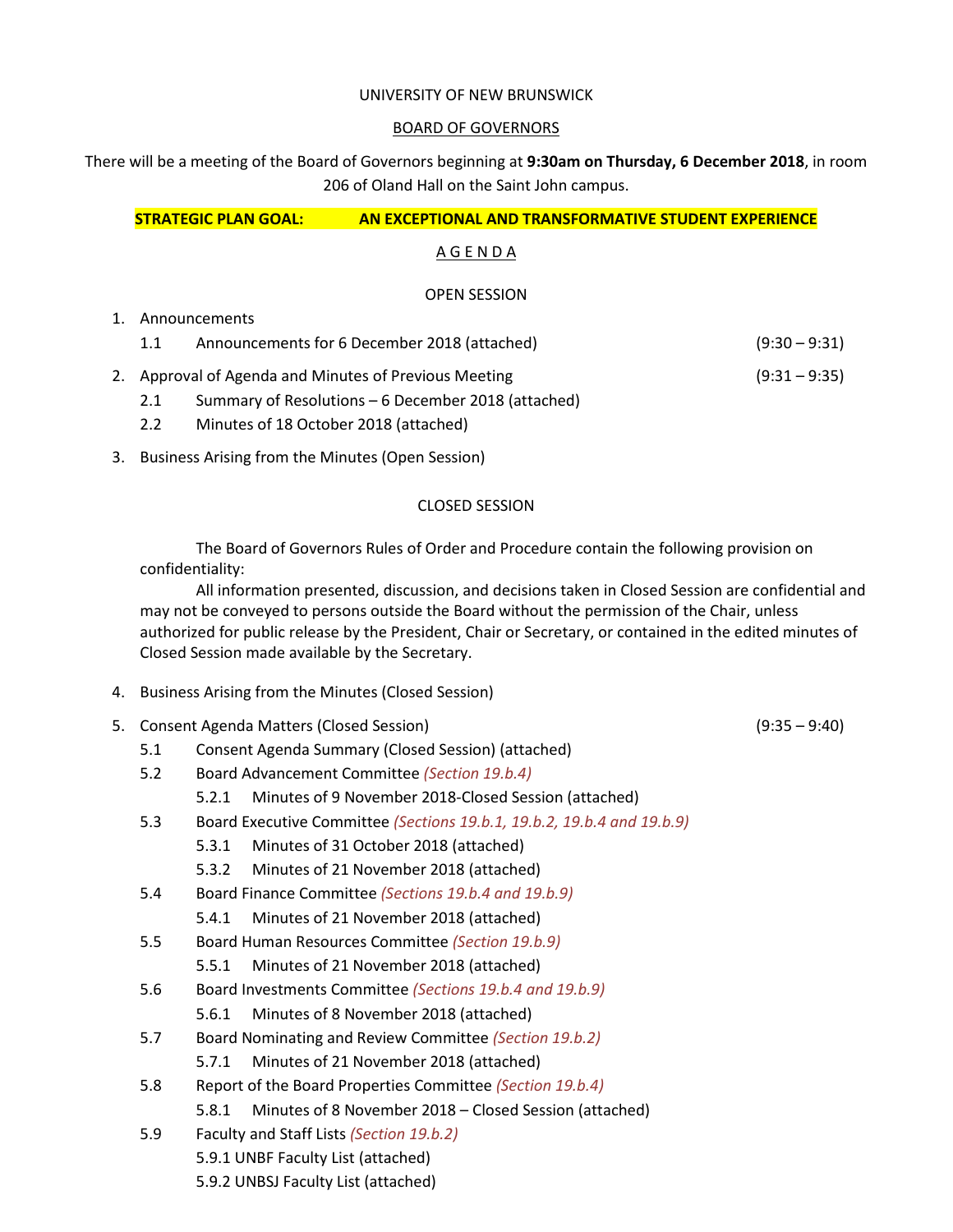|    | 6.1<br>6.2             | 6. Financial Matters (Sections 19.b.4 and 19.b.9)<br>Report of the 6 December 2018 Audit Committee Meeting (verbal)<br>Budget Planning and Outlook for 2019-2020 (Presentation to be posted)                                                                                                                                                                                                                                                                                                                                                                                        | $(9:40-10:05)$    |
|----|------------------------|-------------------------------------------------------------------------------------------------------------------------------------------------------------------------------------------------------------------------------------------------------------------------------------------------------------------------------------------------------------------------------------------------------------------------------------------------------------------------------------------------------------------------------------------------------------------------------------|-------------------|
|    | 6.3                    | Financing of Fund Raising for TCI (attached)                                                                                                                                                                                                                                                                                                                                                                                                                                                                                                                                        |                   |
|    |                        | 7. Other Business (Closed Session)                                                                                                                                                                                                                                                                                                                                                                                                                                                                                                                                                  | $(10:05-10:10)$   |
|    |                        | <b>OPEN SESSION</b>                                                                                                                                                                                                                                                                                                                                                                                                                                                                                                                                                                 |                   |
|    |                        | 8. Strategic Discussion (Open Session)                                                                                                                                                                                                                                                                                                                                                                                                                                                                                                                                              | $(10:10-10:20)$   |
|    | 8.1                    | Update on Strategic Planning (attached)                                                                                                                                                                                                                                                                                                                                                                                                                                                                                                                                             |                   |
| 9. |                        | Senates' Business (Please note a summary report of Senates' Business for the<br>November meetings of the Senates is provided as part of the attachments to the<br>agenda. In addition, the reports relating to items of Senates' Business are available<br>to Board members on SharePoint. This is an extensive package.)                                                                                                                                                                                                                                                           | $(10:20 - 10:30)$ |
|    | 9.1                    | 27 and 28 November 2018<br>Joint Senates' Items for Information                                                                                                                                                                                                                                                                                                                                                                                                                                                                                                                     |                   |
|    |                        | President's Report<br>9.1.1<br>Report of the Undergraduate Scholarships Committee<br>9.1.2<br><b>Strategic Planning Update</b><br>9.1.3<br>9.1.4<br>Report of the Joint Nominating Committee for Office of President<br><b>Strategic Discussion</b><br>9.1.5<br>Fredericton Senate Items for Information<br>Additions to the Graduation List for Convocation 2018<br>9.1.6<br>9.1.7<br>Report of the Academic Planning Committee<br>Joint Senates' Items for Approval<br>9.1.8 Report of the School of Graduate Studies<br>9.1.9 Report of the Undergraduate Scholarships Committee |                   |
|    |                        | 9.1.10 Report of the Academic Policy and Procedures Committee                                                                                                                                                                                                                                                                                                                                                                                                                                                                                                                       |                   |
|    |                        | Fredericton Senate Items for Approval<br>9.1.11 Certificate and Diploma Candidates                                                                                                                                                                                                                                                                                                                                                                                                                                                                                                  |                   |
|    |                        | 9.1.12 Report of the Senate Curriculum Committee                                                                                                                                                                                                                                                                                                                                                                                                                                                                                                                                    |                   |
|    | 10. President's Report |                                                                                                                                                                                                                                                                                                                                                                                                                                                                                                                                                                                     | $(10:30 - 11:00)$ |
|    | 10.1                   | President's Report (attached)                                                                                                                                                                                                                                                                                                                                                                                                                                                                                                                                                       |                   |
|    | 10.2                   | Other                                                                                                                                                                                                                                                                                                                                                                                                                                                                                                                                                                               |                   |
|    |                        | 11. Board Chair's Report                                                                                                                                                                                                                                                                                                                                                                                                                                                                                                                                                            | $(11:00 - 11:10)$ |
|    |                        | 12. Consent Agenda (Open Session)                                                                                                                                                                                                                                                                                                                                                                                                                                                                                                                                                   | $(11:10 - 11:15)$ |
|    | 12.1                   | Consent Agenda Summary (Open Session) (attached)                                                                                                                                                                                                                                                                                                                                                                                                                                                                                                                                    |                   |
|    | 12.2                   | <b>Board Advancement Committee</b>                                                                                                                                                                                                                                                                                                                                                                                                                                                                                                                                                  |                   |
|    |                        | 12.2.1 Minutes of 9 November 2018 - Open Session (attached)                                                                                                                                                                                                                                                                                                                                                                                                                                                                                                                         |                   |
|    | 12.3                   | Board Nominating and Review Committee                                                                                                                                                                                                                                                                                                                                                                                                                                                                                                                                               |                   |
|    |                        | 12.3.1 Minutes of 21 November 2018 - Open Session (attached)                                                                                                                                                                                                                                                                                                                                                                                                                                                                                                                        |                   |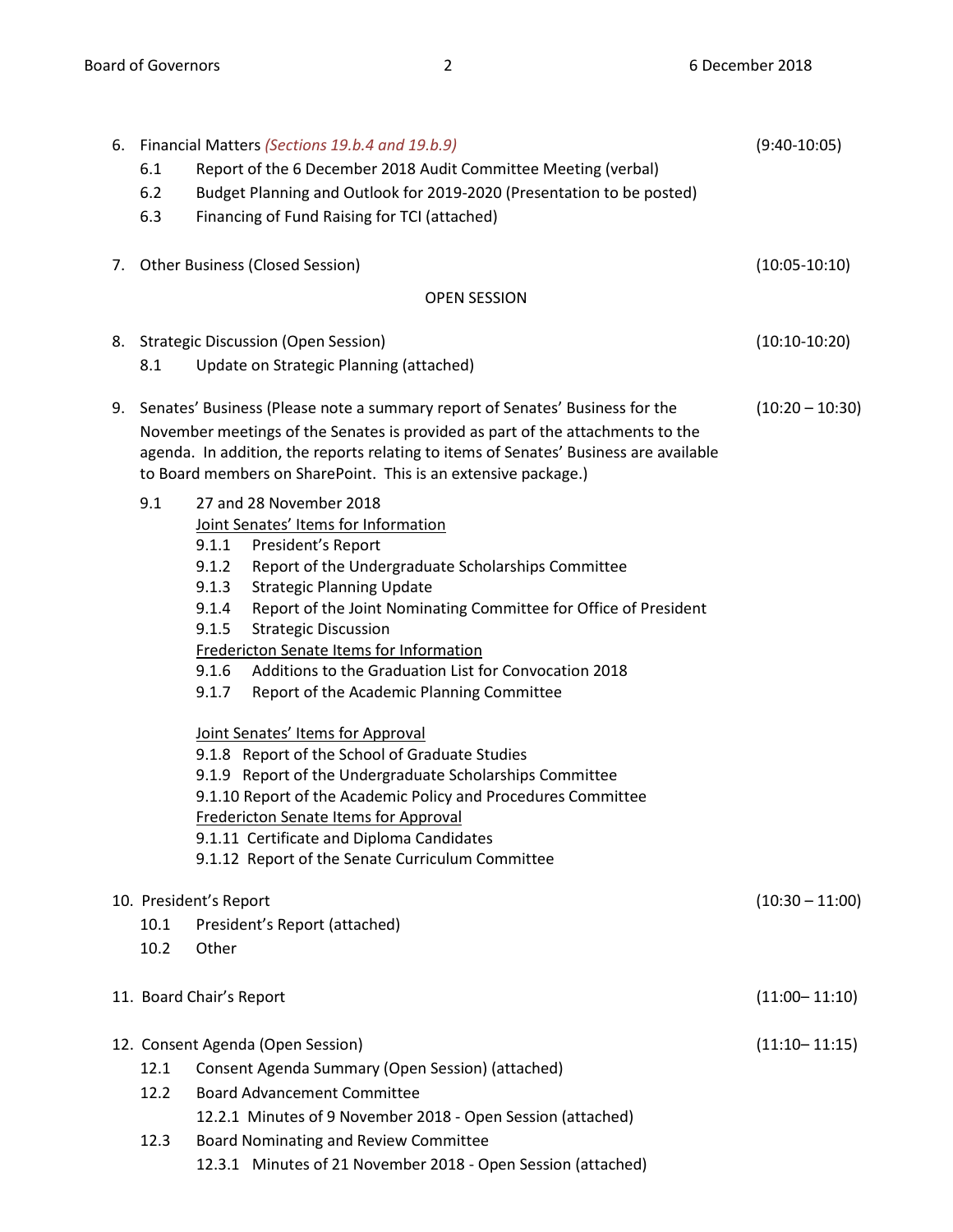| 12.4                                                      | <b>Board Properties Committee</b>                                                   |                  |  |  |  |
|-----------------------------------------------------------|-------------------------------------------------------------------------------------|------------------|--|--|--|
|                                                           | 12.4.1 Minutes of 8 November 2018 – Open Session (attached)                         |                  |  |  |  |
|                                                           | 12.4.2 Energy Management Briefing and Annual Report (attached)                      |                  |  |  |  |
|                                                           |                                                                                     |                  |  |  |  |
|                                                           | 13. Report of the Joint Nominating Committee for the Office of President (attached) | $(11:15-11:25)$  |  |  |  |
|                                                           |                                                                                     |                  |  |  |  |
|                                                           | 14. Other Business (Open Session)                                                   |                  |  |  |  |
| <b>CLOSED SESSION</b>                                     |                                                                                     |                  |  |  |  |
|                                                           |                                                                                     |                  |  |  |  |
| 15. In Camera Sessions<br>$(11:25 - 11:40)$               |                                                                                     |                  |  |  |  |
| 15.1                                                      | In Camera Meeting with the President                                                |                  |  |  |  |
| 15.2                                                      | In Camera Meeting of Voting Board Members                                           |                  |  |  |  |
|                                                           |                                                                                     |                  |  |  |  |
| 16. Adjournment                                           |                                                                                     |                  |  |  |  |
|                                                           |                                                                                     |                  |  |  |  |
|                                                           | LUNCH (Whitebone Lounge)                                                            | $(12:00 - 1:15)$ |  |  |  |
|                                                           |                                                                                     |                  |  |  |  |
| Luncheon Presentation - Business Student Case Competition |                                                                                     | $(12:30 - 1:00)$ |  |  |  |
|                                                           | <b>Faculty Advisor: Matthew Wegener</b>                                             |                  |  |  |  |
|                                                           | Students: Taylor Lee, Belinda Goodine and John Wolno                                |                  |  |  |  |
|                                                           |                                                                                     |                  |  |  |  |

# BOARD STRATEGIC WORKSHOP (CLOSED)

## (1:15-2:45)

Workshop Item 1. Enrolment: Recruitment and Retention (Summary attached; Presentation to be posted) *(Section 19.b.4)*

Workshop Item 2. Deferred Maintenance (attached) *(Section 19.b.4)*

Sarah J. DeVarenne, Secretary